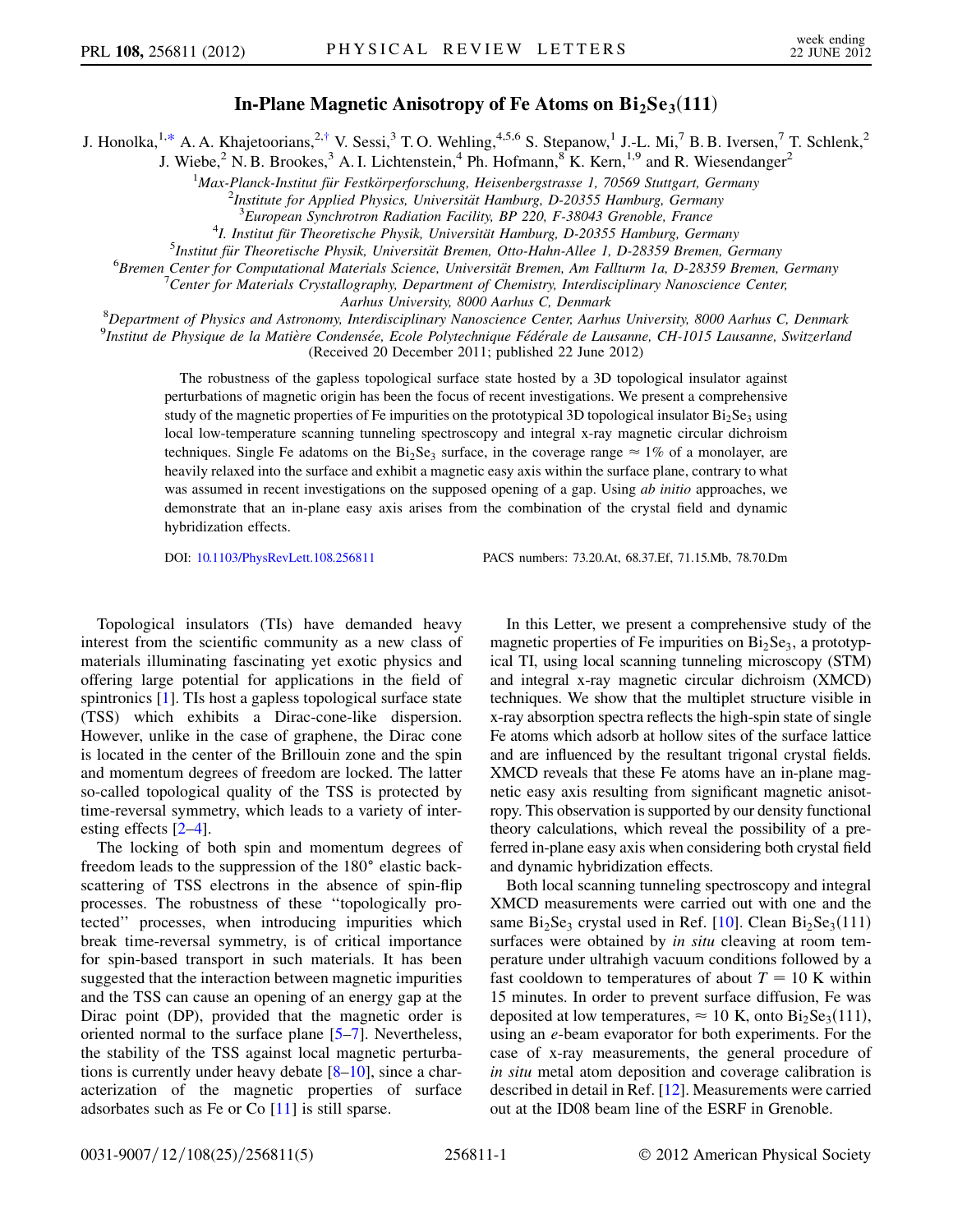Scanning tunneling spectroscopy was performed at a temperature of  $T = 0.3$  K using a home-built ultrahigh vacuum STM with a tungsten tip  $[13]$ . Figure  $1(a)$  shows a constant-current image of  $\approx 1\%$  of a monolayer (ML) Fe deposited on a clean  $Bi<sub>2</sub>Se<sub>3</sub>$  surface. Single Fe atoms are observed at two different hollow sites with respect to the underlying Se lattice, with nearly equal probability. Highresolution images [Fig.  $1(b)$ ] show that the atoms on the two binding sites, labeled A and B, clearly differ in apparent height and shape. The apparent heights of 0.5 and 0.3 Å for A and B, respectively, are small compared to, e.g., Fe atoms on Cu(111) ( $\approx 1$  Å, [\[14\]](#page-4-12)), and remain nearly constant over a large range of bias voltages  $(-0.4 \text{ to } 1 \text{ V})$ . A closer inspection reveals that the apparent shape of the Fe and the halo (charge density) surrounding the atom depends on the binding site. Type A atoms show a circular protrusion around the center of the Fe atom, while type B atoms show a triangular protrusion. The halo pattern is quite complex but unique for each binding site. Infrequent hopping events of a single Fe atom between A and B stacking positions indicate a transformation of atom shape and halo between the two distinguishable atom types and binding sites. These latter properties are purely electronic effects resulting from the bonding between the Fe atom and the atomically flat  $Bi<sub>2</sub>Se<sub>3</sub>$  surface.

Tunneling spectra  $\left[dI/dV(V)\right]$  that were taken on the bare  $Bi<sub>2</sub>Se<sub>3</sub>$  surface prior to Fe deposition [Fig. [1\(c\)](#page-1-0) (black line)] exhibit a minimum in an energy window around



<span id="page-1-0"></span>FIG. 1 (color online). (a) STM constant-current image of 1% ML of Fe atoms adsorbed onto a cleaved  $Bi<sub>2</sub>Se<sub>3</sub>$  surface;  $I_{\text{stab}} = 500 \text{ pA}$  and  $V_{\text{stab}} = +100 \text{ mV}$ . (b) High-resolution image of two Fe atoms at different binding sites  $(A \text{ and } B)$ ;  $I_{\text{stab}} = 600 \text{ pA}$  and  $V_{\text{stab}} = -100 \text{ mV}$ . (c) Tunneling spectra taken on two Fe atoms at the indicated binding sites and on a substrate spot [green (gray) line] of the Fe covered surface. For reference, a spectrum on the uncovered  $Bi<sub>2</sub>Se<sub>3</sub>$  surface is shown (black line), where the thick vertical gray bar refers to the DP, as confirmed by probing the zeroth Landau level in high magnetic fields. Inset: same as (c) after subtracting the substrate spectrum;  $I_{\text{stab}} = 600 \text{ pA}, V_{\text{stab}} = -100 \text{ mV}, V_{\text{mod}} = 3 \text{ mV}, \text{ and } f_{\text{mod}} =$ 4:1 kHz.

 $-0.31$  eV (thick vertical gray bar). Spectra in different magnetic fields perpendicular to the surface (not shown) prove that this minimum coincides with the zeroth Landau level of the TSS and thus with the location of the DP of the bare  $Bi<sub>2</sub>Se<sub>3</sub>$  [\[15,](#page-4-13)[16\]](#page-4-14). This is consistent with angle-resolved photoemission spectroscopy (ARPES) measurements of the band structure of the same crystal [[10](#page-4-8)] and typical for naturally grown  $Bi<sub>2</sub>Se<sub>3</sub>$  crystals, which are known to be electron-doped due to the presence of Se vacancies observable in STM images [Fig.  $1(a)$ ] [\[17,](#page-4-15)[18](#page-4-16)]. Upon deposition of Fe [Fig.  $1(c)$  (green [gray] line)], the minimum shifts downwards with respect to the impurity-free surface by about 50 meV when compared to the DP of the impurityfree surface. We conclude that Fe acts as a donor, and the DP is accordingly shifted downwards, in contradiction to recent ARPES measurements [\[9\]](#page-4-17). However, there are no indications of a gap near the DP after Fe adsorption. Instead, a resonance can be seen in spectra taken on the Fe atoms. It appears at voltages slightly above the DP and has differing intensities, peak positions, and linewidths, depending on the binding site. Substrate-corrected spectra (inset) prove that the resonance has a considerably stronger intensity and is shifted closer to the DP for the type  $B$  Fe atoms. Similar resonances have been observed on the Se vacancies [[17](#page-4-15)[,18](#page-4-16)] and were attributed to Coulomb scattering of the topological surface state by the impurity [[8,](#page-4-7)[18\]](#page-4-16).

For a magnetic characterization, x-ray absorption spectra (XAS) at the Fe  $L_{3,2}$  absorption edges (708.0 and 721.0 eV, respectively) were recorded in the total electron yield mode for different angles  $\theta$  between the Bi<sub>2</sub>Se<sub>3</sub> surface normal and the x-ray beam direction. Magnetic fields B were applied collinear to the beam, as shown in the inset of Fig.  $2(a)$ . The experimental time scales for measuring spectra are on the order of 100 s. Before and after the magnetic characterization, the samples were carefully checked for oxygen contaminations using the XAS at the O-1s absorption edge.

Typical nondichroic XAS, defined as the average of XAS for right  $(\sigma^+)$  and left  $(\sigma^-)$  circular polarization, are shown after  $Bi<sub>2</sub>Se<sub>3</sub>$  background subtraction in the upper panels of Figs.  $2(c)$  and  $2(d)$ . When B is applied, a pronounced XMCD signal defined as  $(\sigma^+ - \sigma^-)$  is observed, which reflects the spin and orbital polarization in the Fe 3d states. As a first approximation, the XMCD signal is proportional to the average Fe magnetization  $M$ when it is normalized to the  $L_3$  peak intensity in the XAS signal, as shown in the lower panels of Figs.  $2(c)$  and  $2(d)$ for fields of  $B = 5$  T. More precisely, the XMCD signal normalized to the total XAS intensity is proportional to the projection of the averaged Fe moments  $\langle \vec{m} \rangle$  on the photon propagation direction  $\vec{\Sigma}$ . Comparing the lower panels of Figs.  $2(c)$  and  $2(d)$ , we thus conclude that Fe atoms prefer to be magnetized in the  $\theta = 70^{\circ}$  (in-plane) direction, as compared to the out-of-plane case where  $\theta = 0^{\circ}.$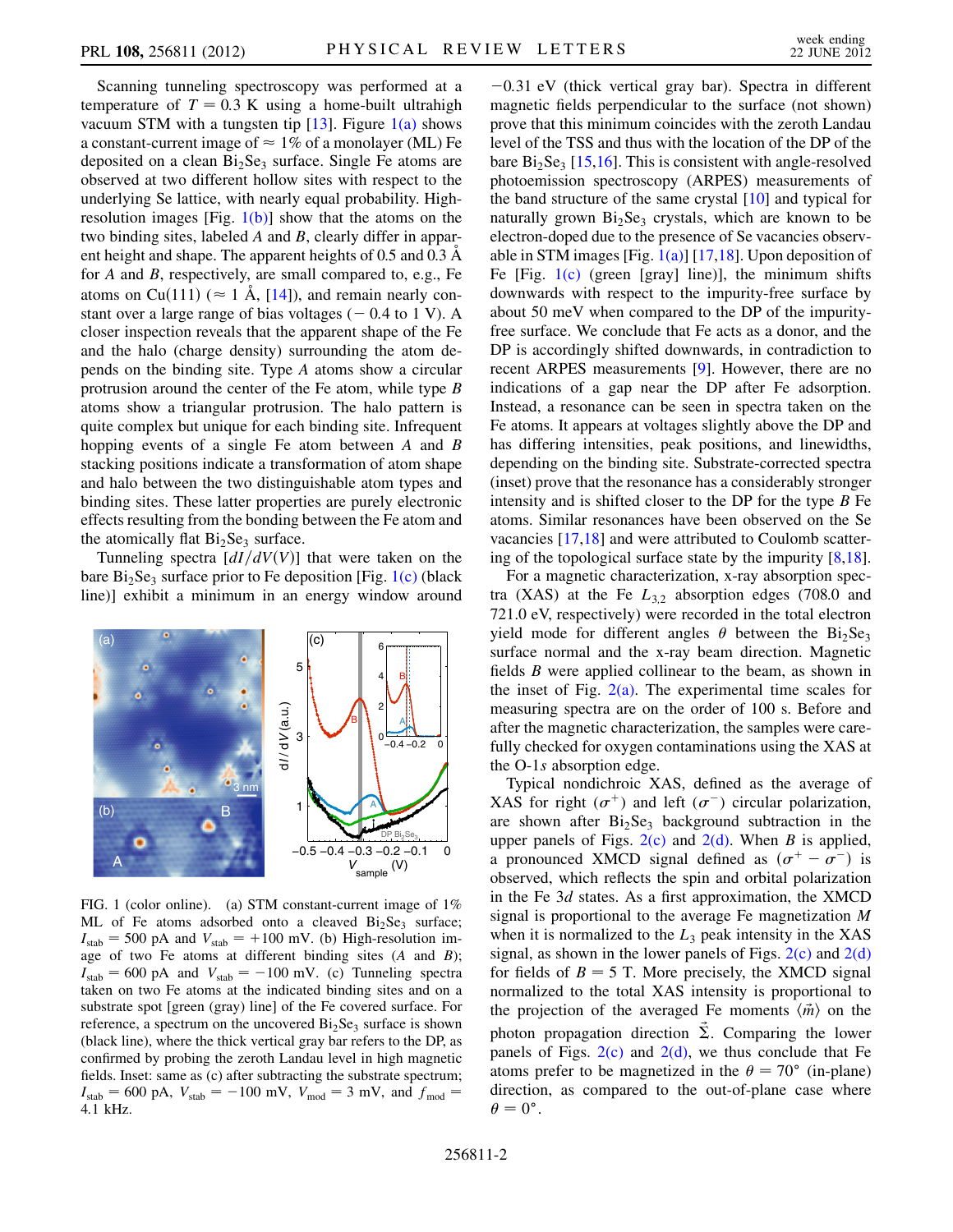

<span id="page-2-0"></span>FIG. 2 (color online). X-ray study of Fe impurities (coverage 1% ML) on Bi<sub>2</sub>Se<sub>3</sub> at  $T = 10$  K. (a) Magnetization curves  $M(B)$ for directions  $\hat{\theta} = 0^{\circ}$ , 70° in red (gray) and blue (black) squares, respectively. The dashed lines represent thermodynamic fits with a moment  $m = 4 \mu_B$  and  $K = 1.9$  meV (see text). (b) XMCD signals in a field of  $B = 5$  T normalized to the XMCD peak intensity at the  $L_2$  edge. (c),(d) XAS [red (dark gray) line, upper panel] and XMCD (black line, lower panel) measured in a field of  $B = 5$  T for directions (c)  $\theta = 0^{\circ}$  and (d) 70°. Green (light gray) spectra refer to CF calculations with  $\epsilon_0 = -0.69$  eV and  $\epsilon_2 = 0.32$  eV.

This is supported by the significant anisotropy in the orbital moment  $m<sub>L</sub>$  visible in Fig. [2\(b\):](#page-2-0) the XMCD spectra are normalized to their peak intensity at the  $L_2$  edge, and smaller intensities at the  $L_3$  edge for  $\theta = 0^{\circ}$  [red (gray) curve] indicate considerably reduced orbital moments  $m<sub>L</sub>$ with respect to  $\theta = 70^{\circ}$  [blue (black) curve]. By measuring the normalized XMCD intensity at the  $L_3$  edge for different magnetic fields, it is possible to obtain magnetization curves  $M(B)$ . The curves  $M(B)$  in Fig. [2\(a\)](#page-2-0) at  $\theta = 0^{\circ}, 70^{\circ}$  show smaller values along  $\theta = 0^{\circ}$ , again proving a preferential orientation of the magnetization in the surface plane.

In order to quantify the observed magnetic properties, we analyze the spectra using crystal field (CF) multiplet calculations, including electron repulsion and spin-orbit coupling  $[19]$  $[19]$  $[19]$ . The XAS line shape in Figs.  $2(c)$  and  $2(d)$ reflects the electronic configuration and possible CF effects from the  $Bi<sub>2</sub>Se<sub>3</sub>$  surface. A pronounced double-peak structure is observed at the  $L_2$  edge as well as a shoulder at the high-energy side of the  $L_3$  edge (see arrows). The CF multiplet calculations can reproduce these main features, assuming a purely trigonal CF of  $C_{3v}$  symmetry. In this environment, the Fe  $d$  orbitals decompose into two twofold degenerate blocks transforming according to the *E*-irreducible representation of  $C_{3v}$  [we label the

sub-blocks as  $E_1$  ( $d_{xz}$ ,  $d_{yz}$ ) and  $E_2$  ( $d_{x^2-y^2}$ ,  $d_{xy}$ )] and the  $d_{z^2}$  orbital transforming according to the  $A_1$  representation. The CF is then defined through the single-particle on-site energy shifts  $\epsilon_0 = \epsilon_{d_{22}} - \epsilon_{d_{xx},d_{yz}}$  of the  $A_1$  and  $\epsilon_2$  $\epsilon_{d_{xy},d_{x^2-y^2}} - \epsilon_{d_{xz},d_{yz}}$  of the  $E_2$  Fe 3d orbitals relative to the  $E_1$  orbitals. The green (light gray) curves in Figs. [2\(c\)](#page-2-0) and  $2(d)$  represent spectra derived for Fe  $d^6$  impurities in a CF using the parameters  $\epsilon_0 = -0.69 \text{ eV}$  and  $\epsilon_2 =$ 0.32 eV. The double-peak structure in the XAS of the  $L_2$ edge at  $\theta = 0^{\circ}$  as well as the shoulder at the  $L_3$  edge for both  $\theta = 0^{\circ}$  and 70° are reproduced. The measured spectra are broadened with respect to the model, which points towards a significant coupling of  $d$  states to delocalized bands. From our CF calculations, which also consider Boltzmann statistics at  $T = 10$  K, we derive orbital moments with an anisotropic difference of  $\Delta m_L = 0.13 \mu_B$ between the two measured geometries supporting the experimentally observed quenching of the orbital moments in the  $\theta = 0^{\circ}$  direction under the influence of the in-plane CFs. Assuming a moment of  $|\vec{m}| = 4 \mu_B$ , we can fit the experimental magnetization curves in Fig.  $2(a)$  with a thermodynamic model which includes the Zeeman term and an anisotropy term  $E_A = K \cdot (\vec{z} \cdot \vec{m}/|m|)^2$ , where K is the magnetic anisotropy per Fe atom and  $\vec{z}$  the normal of the (111) plane. The fit leads to a significant in-plane magnetic anisotropy of  $K = +1.9$  meV per atom. These experimental results are valid as long as the distribution of Fe consists predominantly of single atoms on the surface. At higher coverages ( $> 10\%$ ), STM shows the emergence of variablesize Fe clusters and this coincides with the disappearance of the atomic multiplet features in XAS spectra.

To understand the physical mechanisms behind the experimentally observed magnetic properties of the system, we resort to *ab initio* calculations and derive a quantum impurity model describing the Fe adatoms on the  $Bi<sub>2</sub>Se<sub>3</sub>$ surface. We performed density functional theory calculations of Fe adatoms on the  $Bi<sub>2</sub>Se<sub>3</sub>$  surface which yield the relaxed adsorption geometries, the magnetic moments, and the hybridization functions [\[20–](#page-4-19)[22](#page-4-20)].

Our calculations reveal two possible adsorption sites for an Fe adatom at an fcc hollow  $(f)$  or an hcp hollow (h) site [Figs.  $3(a)$  and  $3(b)$ ]. While both adsorption geometries are stable, we find that the  $f$  site adsorption yields  $0.07$  eV lower total energy than the  $h$  site. Independent of the adsorption site, the generalized gradient approximation predicts a Fe 3d occupancy of  $N_d = 6.3$ . At both sites, we find a strong relaxation of the adatom into the surface, with equilibrium positions of the Fe adatom virtually at the same height ( $\pm$  0.1 Å) as the surrounding Se atoms. This is well in line with the STM topography and the observed broadening in the x-ray absorption spectra. It has important consequences for the electronic and magnetic properties of the Fe adatoms.

The energy-dependent coupling strength of the impurity 3d orbitals and the surrounding crystal is quantified by the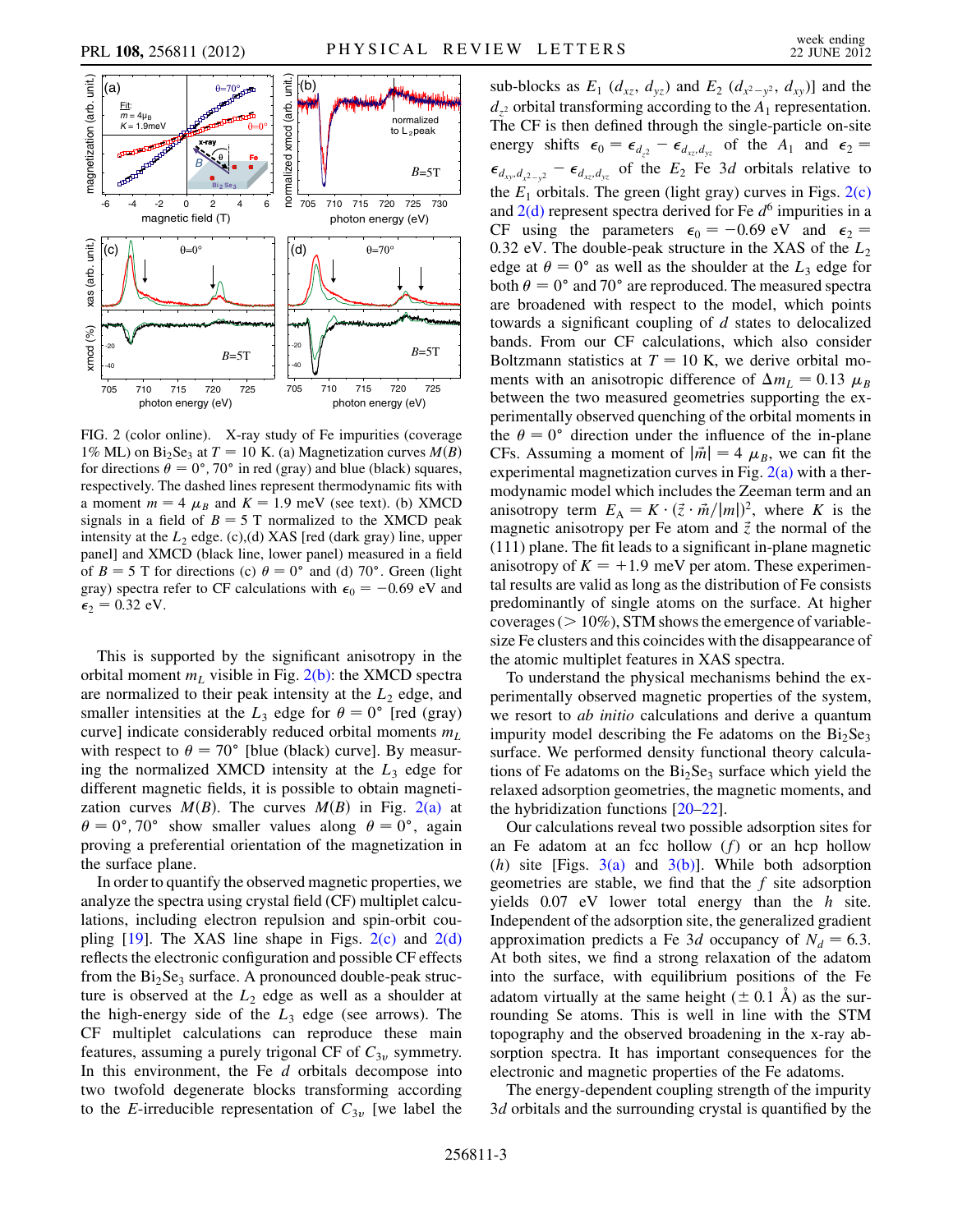



<span id="page-3-0"></span>FIG. 3 (color online). (a),(b) Adsorption geometries of Fe [red (dark gray) spheres] on  $Bi<sub>2</sub>Se<sub>3</sub>$  [Bi, big light gray spheres; Se, small yellow (light gray) spheres]. Fe can adsorb at (a) an fcc  $(f \text{ site})$  or (b) an hcp  $(h \text{ site})$  hollow site. The corresponding real and imaginary parts of the hybridization functions [ $\text{Re}\Delta_{ii}(E)$  +  $\epsilon_i$  and Im $\Delta_{ii}(E)$ ] are given in (c),(d) and (e),(f), respectively, and quantify the interaction of the Fe  $3d$  electrons with their environment.  $\Delta_{ii}(E)$  is shown for all Fe 3d orbitals: E2 ( $d_{xy}$  and  $d_{x^2-y^2}$ ), E1 ( $d_{xz}$  and  $d_{yz}$ ), and A1 ( $d_{z}$ 2).

hybridization functions  $\Delta_{ij}(E)$ , where  $i, j = (m, \sigma)$  denote combined orbital and spin quantum numbers of the Fe 3d electrons and  $E$  is the energy [\[27\]](#page-4-21). These hybridization functions can be interpreted as energy-dependent complex valued potentials acting on the Fe 3d orbitals and fully characterize their interaction with the substrate as regards local observables (see Refs. [\[27,](#page-4-21)[28\]](#page-4-22)). For an Fe atom in the h site position [Fig.  $3(f)$ ], we find the most pronounced peaks in Im $\Delta_{ii}(E)$  for the in-plane d orbitals ( $d_{xy}$  and  $d_{x^2-y^2}$  spanning the  $E_2$  subspace of orbital angular momentum quantum number  $|l_z| = 2$ ) at  $E \approx -2$  eV and for the out-of-plane oriented  $d_{z^2}$  orbital above the Fermi level. For Fe at the energetically most favorable f site [Fig.  $3(e)$ ], Im $\Delta_{ii}(E)$  is clearly dominated by peaks at  $E \approx -2$  eV in the  $d_{xy}$  and  $d_{x^2-y^2}$  orbitals. The hybridization of the  $d_{z^2}$ orbital is smaller than at the  $h$  site because there is no Bi atom directly beneath the Fe atom. Consequently, at both adsorption sites, the in-plane oriented  $d_{xy}$  and  $d_{x^2-y^2}$  orbitals hybridize strongly with electronic states from the surrounding crystal. The relaxation of the Fe adatoms into the  $Bi<sub>2</sub>Se<sub>3</sub>$  surface facilitates the strength of this particular hybridization channel.

In order to clarify the consequence of this hybridization on the easy axis, we focus on the population of these orbitals. Re $\Delta_{ii}(E) + \epsilon_i$ , with  $\epsilon_i = \epsilon_{d_{xx}}$ ,  $\epsilon_{d_{xx}}$ ,  $\epsilon_{d_2}$ , ... being the on-site energies of the Fe 3d orbitals, can be interpreted as the energy-dependent crystal field, which controls the occupation of the impurity orbitals. Fe has  $N_d \sim 6$  d electrons, five of which occupy the spin-up  $d$  orbitals. The remaining spin-down  $d$  electron determines the magnetic easy axis [[27](#page-4-21)]. If it occupies an orbital with  $|l_z| > 0$ , one obtains an out-of-plane easy axis, whereas occupation of the  $d_{z^2}$  orbital  $(l_z = 0)$  leads to an in-plane easy axis. The resonance in the hybridization function of the in-plane d orbitals at  $-2$  eV [Figs. [3\(e\)](#page-3-0) and 3(f)] indicates a resonance of the  $Bi<sub>2</sub>Se<sub>3</sub>$  host at this energy which strongly couples to the Fe  $d_{xy}$  and  $d_{x^2-y^2}$  orbitals. As a consequence, these Fe orbitals are pushed upwards within the energy region  $-2$  eV  $\le E \le 0$  eV [cf. Figs. [3\(c\)](#page-3-0) and [3\(d\)](#page-3-0)] due to level repulsion between the resonance of the  $Bi<sub>2</sub>Se<sub>3</sub>$  host and the Fe  $d_{xy}$  and  $d_{x^2-y^2}$  orbitals. Therefore, the Fe  $d_{xy}$ and  $d_{x^2-y^2}$  orbitals become depopulated, which facilitates in-plane orbital momenta and an in-plane magnetic easy axis [\[27\]](#page-4-21).

The crystal fields obtained from fitting the spectra of CF multiplet calculations to the XAS or XMCD experiments were  $\epsilon_0 = -0.69$  eV and  $\epsilon_2 = 0.32$  eV. These values agree qualitatively with the dynamical crystal fields concerning the emptied orbitals, as seen by the solid red curves at energies between  $E = -2$  and  $-1$  eV in Figs. [3\(c\)](#page-3-0) and [3\(d\)](#page-3-0). The fitted experimental spectra are thus in line with the picture that dynamic hybridization effects lead to a depopulation of the Fe  $d_{xy}$  and  $d_{x^2-y^2}$  orbitals and result in an in-plane magnetic easy axis.

In summary, utilizing a combination of experiment and theory, we demonstrate that the favorable orientation of the magnetic moment of Fe impurities absorbed on the  $Bi<sub>2</sub>Se<sub>3</sub>$ surface is in-plane with a considerable anisotropy but shows no hysteretic behavior, i.e., magnetic ordering. Furthermore, we show that the favorable orientation of the Fe moment can be well-understood from the interplay between the local atomic physics of the Fe atoms with dynamic hybridization effects induced by the substrate. This illustrates the necessity to account for both local Coulomb interaction and dynamical hybridization effects when considering *ab initio* approaches to address magnetism in these systems. These findings have important consequences for the stability of the TSS of  $Bi<sub>2</sub>Se<sub>3</sub>$  against perturbations by magnetic Fe impurities, which break time-reversal symmetry. On average, the exchange field by the Fe impurities acts like an in-plane oriented magnetic field  $\vec{B}$  on the spins of the surface-state Dirac fermions:  $H_D = v_f(\vec{\sigma} \cdot \vec{p}) + g \mu_B \vec{B} \cdot \vec{\sigma}$  [[29](#page-4-23)]. From this Dirac Hamiltonian, it becomes immediately clear that an in-plane exchange field  $\vec{B}$ , on average, merely shifts the DP to  $\vec{p}_D = -g\mu_B \vec{B}/v_F$ . Thus, even in the case of in-plane ferromagnetically aligned Fe moments, there is no opening